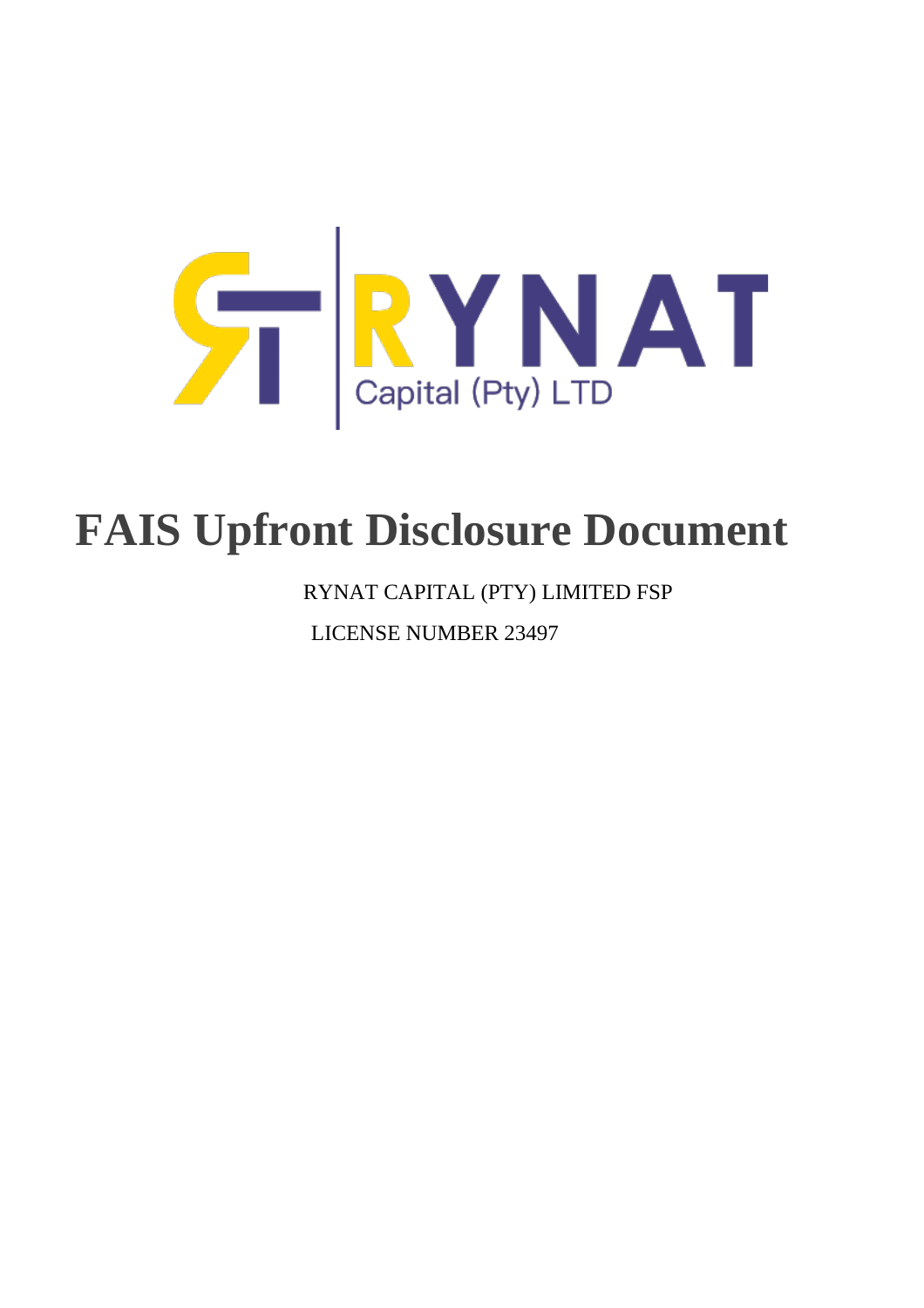#### **Table of Contents**

| 1. Companies Legal Status                              | 3              |
|--------------------------------------------------------|----------------|
| 2. Details of Key Individuals and Representatives      | 3              |
| 3. Legal status of Key Individuals and Representatives | 3              |
| 4. Complaint Handling and Compliance Queries           | $\overline{4}$ |
| 5. Other Matters of Importance                         | 5              |
| 6. Financial Services and Products                     | 5              |
| 7. Conflicts of Interest                               | 6              |
| 8. Client Understanding & Confirmation                 | 6              |
|                                                        |                |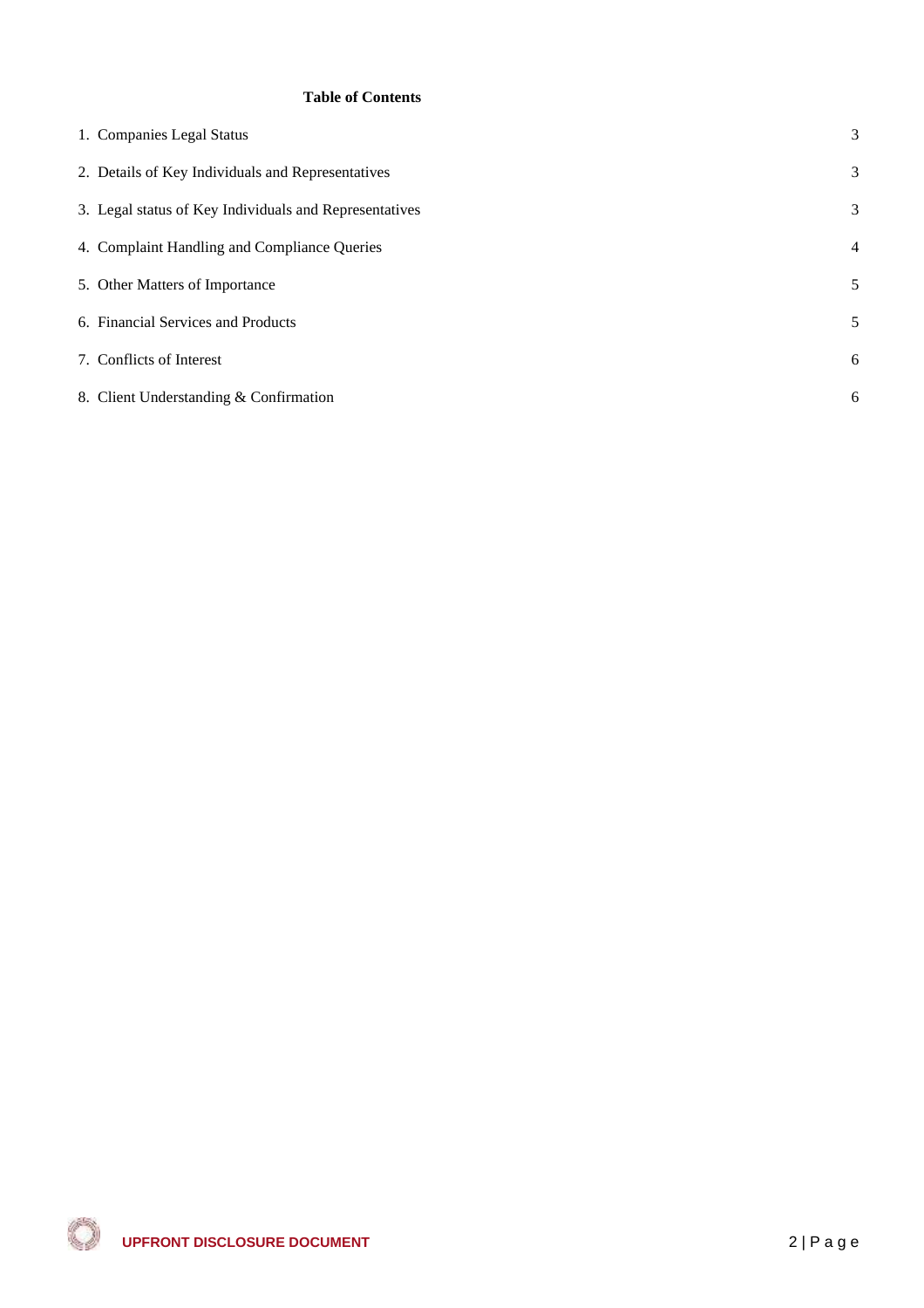| NAME:                    | <b>Rynat Capital (Pty) Ltd</b>                                   |
|--------------------------|------------------------------------------------------------------|
| <b>PHYSICAL ADDRESS:</b> | 96 Rivonia Road Sandton 4th Floor<br>Gauteng, South Africa, 2196 |
| <b>WEBSITE:</b>          | https://www.rynatcapital.com/                                    |
| Ki EMAIL ADDRESS:        | Ki@rynatcapital.com                                              |
| <b>TELEPHONE NUMBER:</b> | 0129914400                                                       |
| <b>FAX NUMBER:</b>       | N/A                                                              |

## <span id="page-2-0"></span>**1. Companies Legal Status**

Rynat Capital (Pty) Ltd (The "FSP" hereafter) is a Private Company registered in the Republic of South Africa under registration number. As a licensed Financial Services Provider in terms of FAIS, the FSP accepts responsibility for the actions of its representatives, acting within their mandates, in the rendering of financial services as defined by FAIS. Our representatives either meet the fit and proper requirements as prescribed by FAIS or operate under appropriate supervision in accordance with FAIS, and are qualified to assist you in a professional manner with your financial requirements.

The FSP avails a copy of the FSCA licence for inspection by the client at its place of business. The FSP acknowledges that it does not hold directly or indirectly more than 10% of the shares issued by the product supplier or an equivalent financial interest.

The FSP has contractual obligations with authorised product suppliers as indicated in the documents annexed. The FSP currently does not have representatives.

## <span id="page-2-1"></span>**2. Details of Key Individuals and Representatives**

#### **Key Individuals**

| <b>NAME</b>          | <b>AUTHORISED PRODUCTS</b> |
|----------------------|----------------------------|
| <b>Sydney Maidza</b> | Derivative instruments     |

#### **Representatives**

| <b>NAME</b> | <b>AUTHORISED PRODUCTS</b> |
|-------------|----------------------------|
| N/A         | N/A                        |
|             |                            |

### <span id="page-2-2"></span>**3. Legal status of Key Individuals and Representatives**

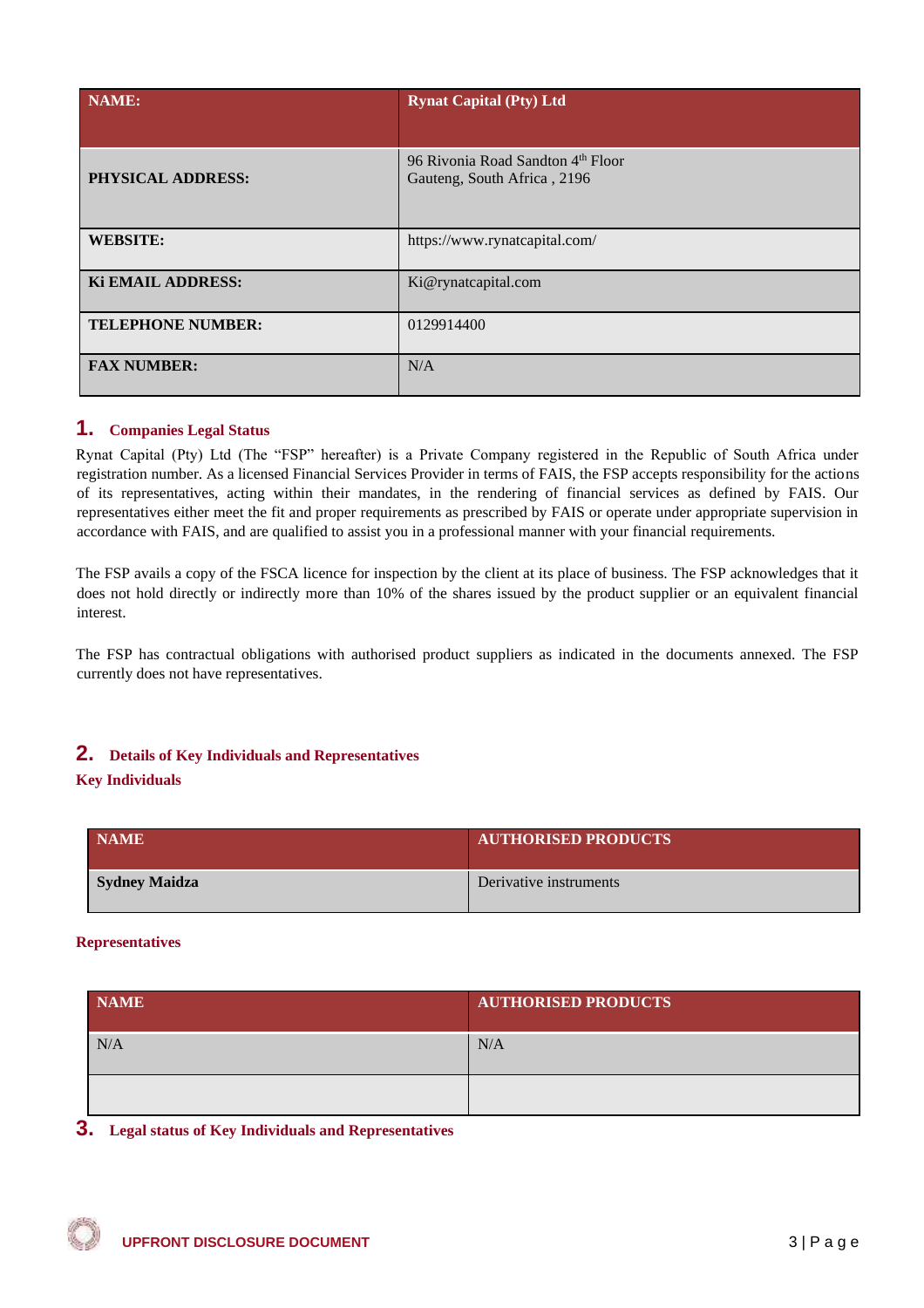The FSP confirms that its key individual is mandated and entitled to render financial advice and / or intermediary services in terms of FAIS. The Key individual is a full-time employee of the FSP.

The FSP does not employ any representatives.

# <span id="page-3-0"></span>**4. Complaint Handling and Compliance Queries Compliance Officer**

If you have a complaint or a compliance related query, please do not hesitate to contact our Compliance Officer:

| Name:                    | Mr Leonardo d'Onofrio                           |
|--------------------------|-------------------------------------------------|
| <b>Company</b>           | Oracle Compliance (Pty) Ltd                     |
| <b>Physical Address:</b> | Suite 3A, 5 Fricker Road, Illovo, Sandton, 2196 |
| <b>Telephone:</b>        | (011) 100 2551                                  |
| Fax:                     | 086 664 8448                                    |
| <b>Email:</b>            | leonardo@oraclecompliance.com                   |

#### **FAIS Ombud**

Should a complaint not be resolved to your satisfaction, you may forward such complaint to the Office of the FAIS Ombud for Financial Services Providers:

|                          | <b>FAIS OMBUD</b>                   |
|--------------------------|-------------------------------------|
|                          |                                     |
|                          | <b>Sussex Office Park</b>           |
| <b>Physical Address:</b> | Ground Floor, Block B               |
|                          | 473 Lynnwood Road                   |
|                          | Cnr Lynnwood Road and Sussex Avenue |
|                          |                                     |
|                          | Pretoria                            |
|                          | 0081                                |
|                          |                                     |
| <b>Postal Address:</b>   | PO Box 74571, Lynwood Ridge, 0040   |

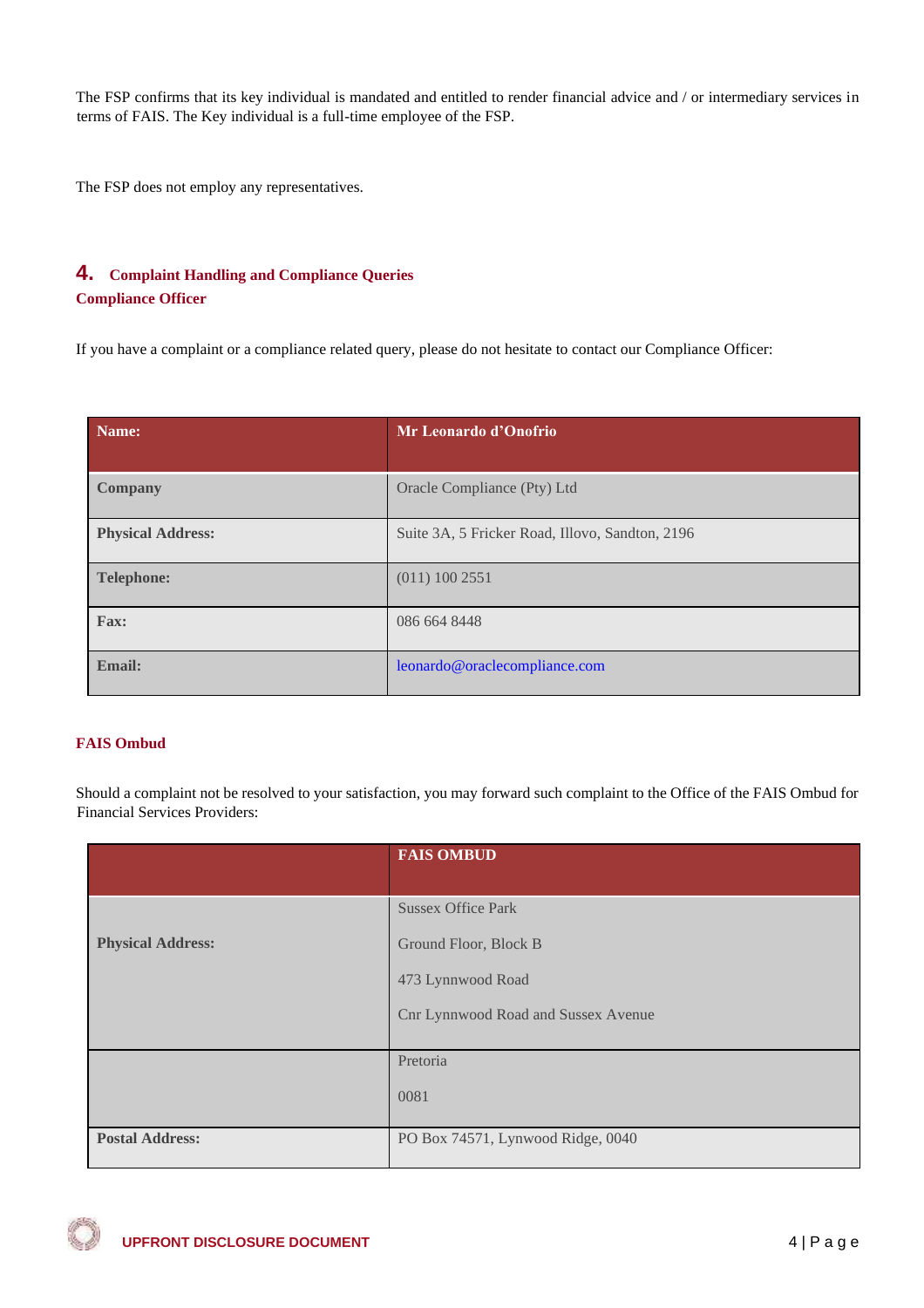| Telephone: | 012 762 5000/012 470 9080 |
|------------|---------------------------|
| Email:     | info@faisombud.co.za      |

Please note that, if you wish to lodge a complaint with the FAIS Ombud against the FSP or our representatives, you will need to show that you have already attempted to resolve the matter directly with the FSP first.

## <span id="page-4-0"></span>**5. Other Matters of Importance**

- a. In terms of the Financial Intelligence Centre Act, 2001 FSP is obliged to report any suspicious and unusual transactions that may facilitate money laundering.
- b. It is important that you are absolutely sure that the product and transactions meet your needs and that you feel you have all the information you need before making a decision.
- c. The FSP has a suitable Professional Indemnity and Fidelity Insurance Cover in place in accordance with FAIS.
- d. Waiver of rights: You are hereby advised that no representatives of the provider or any other person may ask you, or offer any inducement to you, to waive any right or benefit conferred on you by or in terms of any provision of the FAIS Act. Note further that no representative has a right to enter into any contractual obligation on the client's behalf, or to restructure portfolios without the client's prior written consent.
- e. The client authorises the FSP to access any relevant information required pertaining to the client to enable the FSP to adequately provide the necessary financial service or advice. Any client information obtained by our representatives shall remain confidential and shall not be disclosed to third parties unless otherwise required by a legal obligation or with your prior consent.

## <span id="page-4-1"></span>**6. Financial Services and Products**

Our Representatives are only authorised to provide services and advice in the product categories mentioned below only. Should the client require services outside of our licence approval, they may approach other licenced third parties authorised to render services in the desired product categories.

As an Authorised Financial Services Provider, the FSP has a Category I issued by the Financial Services Board in terms of FAIS, to provide advisory and or intermediary services in respect of the following financial products: